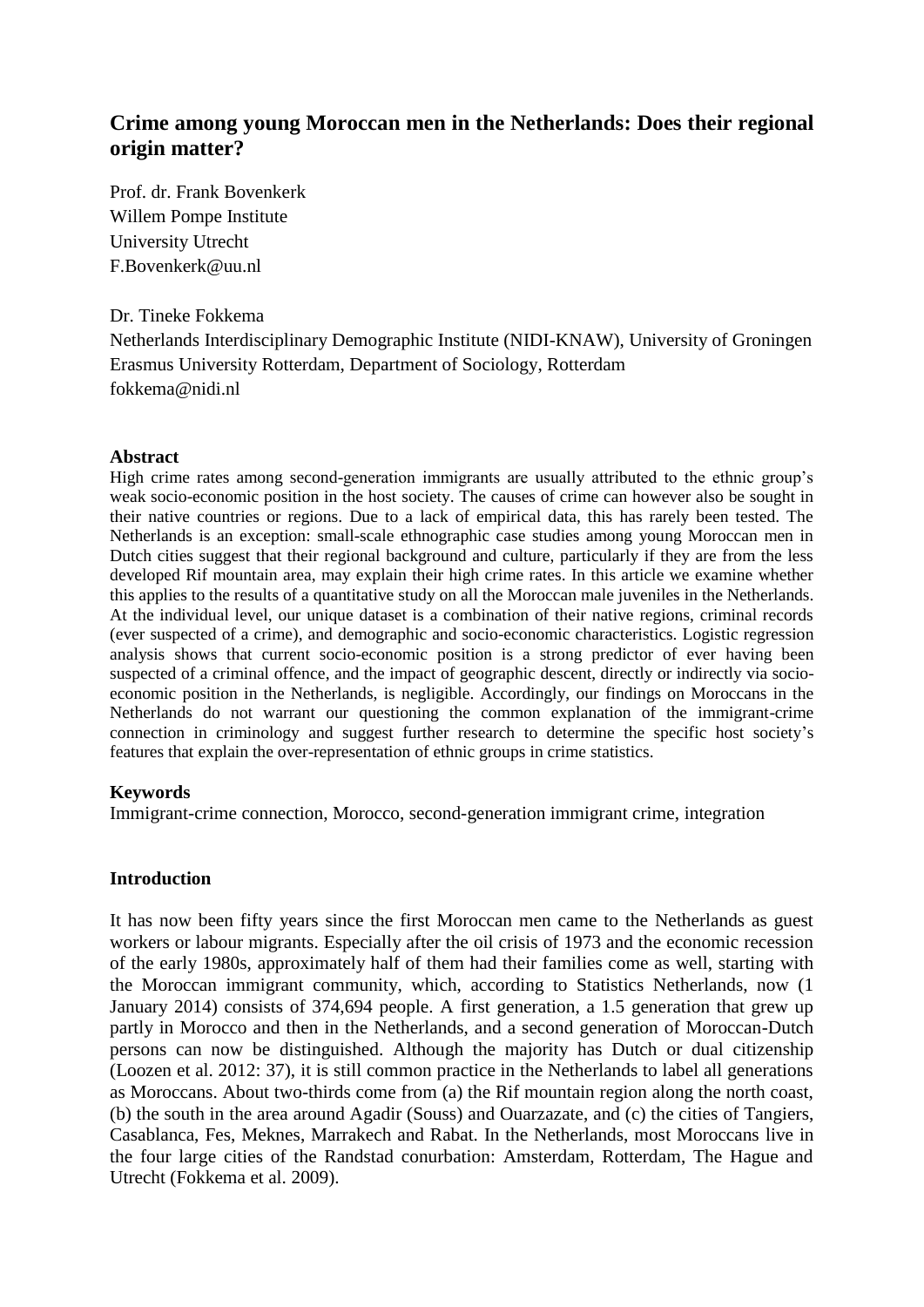Ever since the early 1990s, young men from this group are believed to have posed a persistent crime problem that not only includes disturbing the peace and vandalism but also high-impact offences such as mugging, burglary and armed robbery. More than half the 1.5 and second generation of young Moroccan men have been charged by the police with one or more criminal offences of varying severity by the time they are 23 (Blokland et al. 2010). Figures of the 2011 Integration Report of the Netherlands Institute for Social Research (van Noije and Kessels 2012: 207) are as high as 65% – striking because the first generation of immigrants had a below-average crime rate.

It initially seemed as if the high figures could be explained by an over-representation of young Moroccan men in the lower socio-economic segments of society. But as far back as 1990, Junger notes on the basis of self-reported data that Moroccan crime rates for this age group are significantly higher than the average in the lowest socio-economic segments of society and those of other minorities. Based on Dutch Police Department suspect figures (HKS: *Herkenningsdienstsysteem*, Police Identification Service System) for 2009, researchers at the Netherlands Institute for Social Research calculated the extent to which general risk factors (sex, age, educational level, income, urbanisation) determine the level of overrepresentation of various groups of non-Western youths. It was lowest in the case of Moroccans (van Noije and Kessels 2012: 214-215). A second plausible explanation is that Moroccans' over-representation in crime statistics is the result of selective policing and discrimination. Recently there has been a heated discussion on the issue of ethnic profiling by the Dutch police. The results of empirical research are not conclusive so far (Bovenkerk 2014, Cankaya 2012, Svensson and Saharso 2014). However, as Junger-Tas argued about the exceptional rise of Moroccan crime rates that began to appear in the 1990s: 'Even if the police is prejudiced this would not explain the disparities in crime rates between various minorities. Why would the police discriminate Moroccans more than other ethnic groups?' (Junger-Tas 1997: 283).

Dutch ethnic studies researchers often make references to Moroccans' regional background and culture. High delinquency rates are assumed to be the result of (1) the primitive conditions in the rural regions most of the immigrants come from and (2) the Berber culture of the Rif Mountains in the north, with its resistance towards the central government, where approximately two thirds of them are from. Such notions are based mainly upon smallscale ethnographic fieldwork among groups of problematic young Moroccan men in large Dutch cities (van Gemert 1998; Werdmölder 1997), pedagogical research in Moroccan families, and psychological studies of individual criminals in the Netherlands (Brons et al. 2008). How do such insights fit into the theories on crime and immigration, and – this is the core of this article – do they stand up to a quantitative test: to what extent can differences in crime rates among young Moroccan men be attributed to their regional descent? This question is answered by comparing Dutch criminal records (ever suspected of a crime) of young Moroccan men who have a background in the countryside respectively the Rif with those who originate in cities respectively other parts of Morocco.

## **Immigration and crime**

Concerns about crime among immigrants have a long history and have often been fed by antiimmigration and xenophobic sentiments. Newcomers were expected to compete unfairly on the labour market, deplete welfare resources, cause housing shortages and create other social problems. However, assumptions that crime rates of first-generation immigrants are higher than average have been consistently contradicted by scientific research that shows lower crime rates instead. Such findings on immigrant crime in 1920s America by Chicago sociologists (Park et al. 1967) were confirmed in Europe by Ferracuti, who wrote a comprehensive work on the topic in 1968. In 1996, Yeager once again corroborated this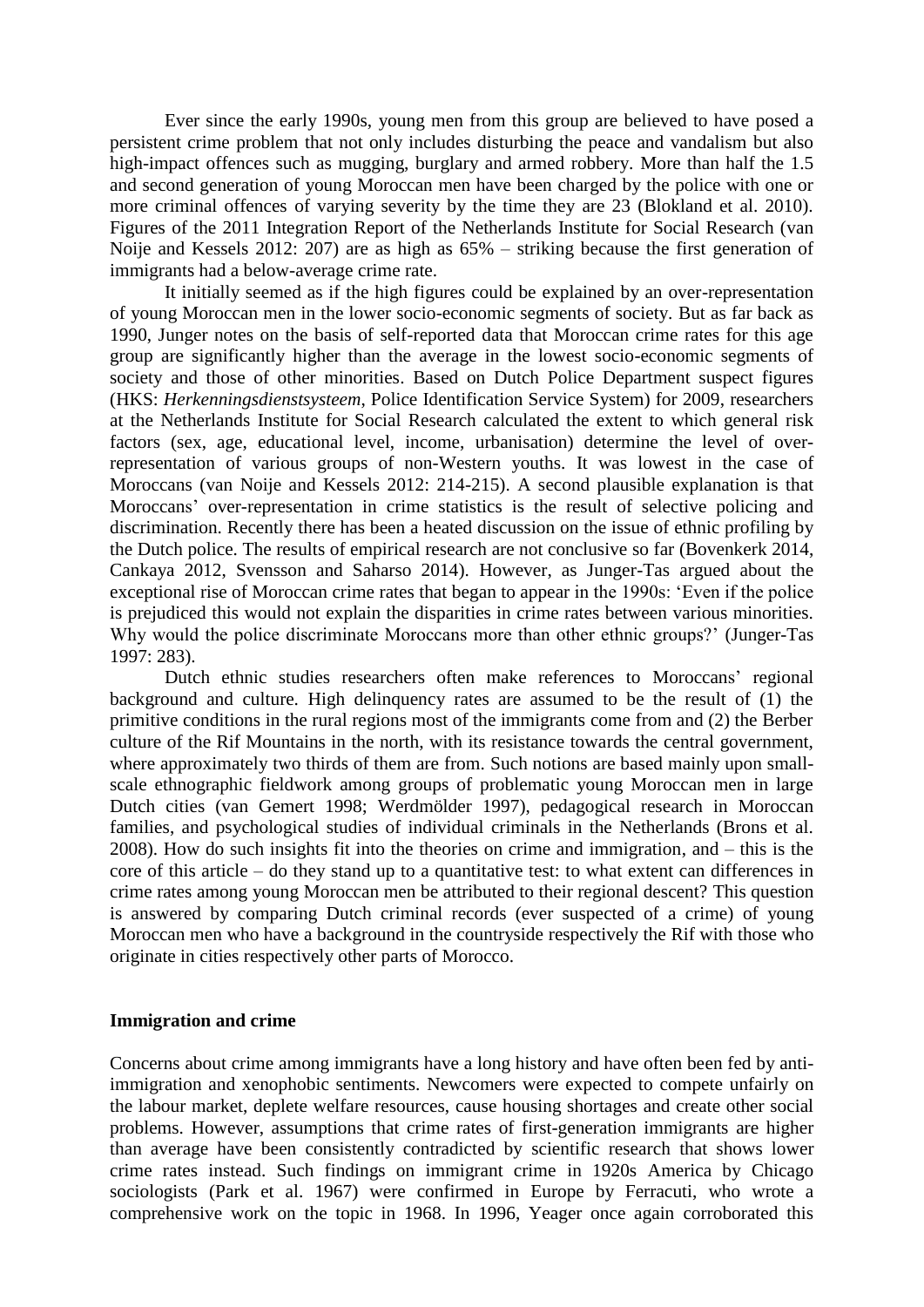'general rule' in a meta-analysis that also included experiences in Canada and Australia. For violent crime, Robert J. Sampson has shown that in the US 'cities of concentrated immigration are some of the safest places around' (Sampson 2008: 30). These findings have served as an important argument against those wanting to stop immigration on the grounds of fear. But it was also noted that immigrants 'import' their countries' crime traditions to a certain extent. For example, first-generation southern Italians were relatively likely to commit homicides and Finns more apt to commit crimes directly related to excessive drinking (Sutherland 1939: 125). Moreover, the crime rates for many second-generation immigrants born in the new land were found to be higher than average for their age group, while rates for the 1.5 generation of immigrant boys (with a cut-off generally set at an immigration age of 12; Rumbaut 2004) lie somewhere in-between.

## *Host country influences*

In the last two decades, empirical study of the possible link between immigration and crime has been in full swing (Bucerius and Tonry 2014; Marshall-Haen 1997; Solivetti 2010; Tonry 1997), and second-generation immigrant crime has become a topic of scientific interest on its own right (Waters 1999). So far, most sociological studies in search for the causes of an immigrant crime problem have confined themselves to analysing data on the social, economic and cultural developments of immigrant groups in the host country. The theories of social integration and acculturation roughly predict that in the long run crime among successive generations of immigrants will come to resemble the crime rate and profile of society at large (Junger-Tas 2001). The level of delinquency of each immigrant community will vary according to the levels of structural and cultural integration of the group. This viewpoint does not account for the specific crime problems of the first and 1.5 generations, and the secondgeneration crime problem needs a more refined explanation. At least three other strands of sociological theory that address the second-generation crime problem in particular – social disorganisation, cultural dissonance and strain theory – with roots in sociology work of 1920s Chicago, satisfy this need and in the process inspire contemporary empirical study on the subject (Simes and Waters 2014: 460-461; Thomas 2011).

Social disorganisation theory (Shaw and McKay 1942) argues that an absence of social cohesion and normative consensus leads to crime. This theory has served to explain the patterns of high crime rates in areas that Chicagoans called zones of transition – poor city neighbourhoods where immigrant children grew up under conditions of economic deprivation, physical deterioration and high resident turnover. The heterogeneity and transience of the population in these areas made it particularly difficult to organise the neighbourhood and supervise children. At the same time, Chicagoans did see that some groups exhibited greater social disorganisation than others, even if their socio-economic status was the same. The Chicago researchers explained this by noting that groups could escape from disorganisation by preserving their social cohesion or forming a 'colony' or 'ghetto' (Park et al. 1967: 107). Aronowitz (2002) uses this notion in order to explain the effectiveness of social control of juvenile delinquents in the Turkish community of Berlin today. Within their own circle in Germany, for a while, people were able to preserve their traditional mechanisms of social control. She finds that crime rates among the second generation born in Germany is higher than those of youngsters who were born and educated in Turkey and brought to Berlin as children (i.e. what we call the 1.5 generation).

A second line of theory-building would later be called relative deprivation or strain theory (Merton 1949). Strain theorists of Chicago argued that the parents' generation was satisfied with simple jobs and a low income in the host country because they compared them with the economic and political conditions in their native country. However, the second generation compared themselves at school and on the street with Americans and had higher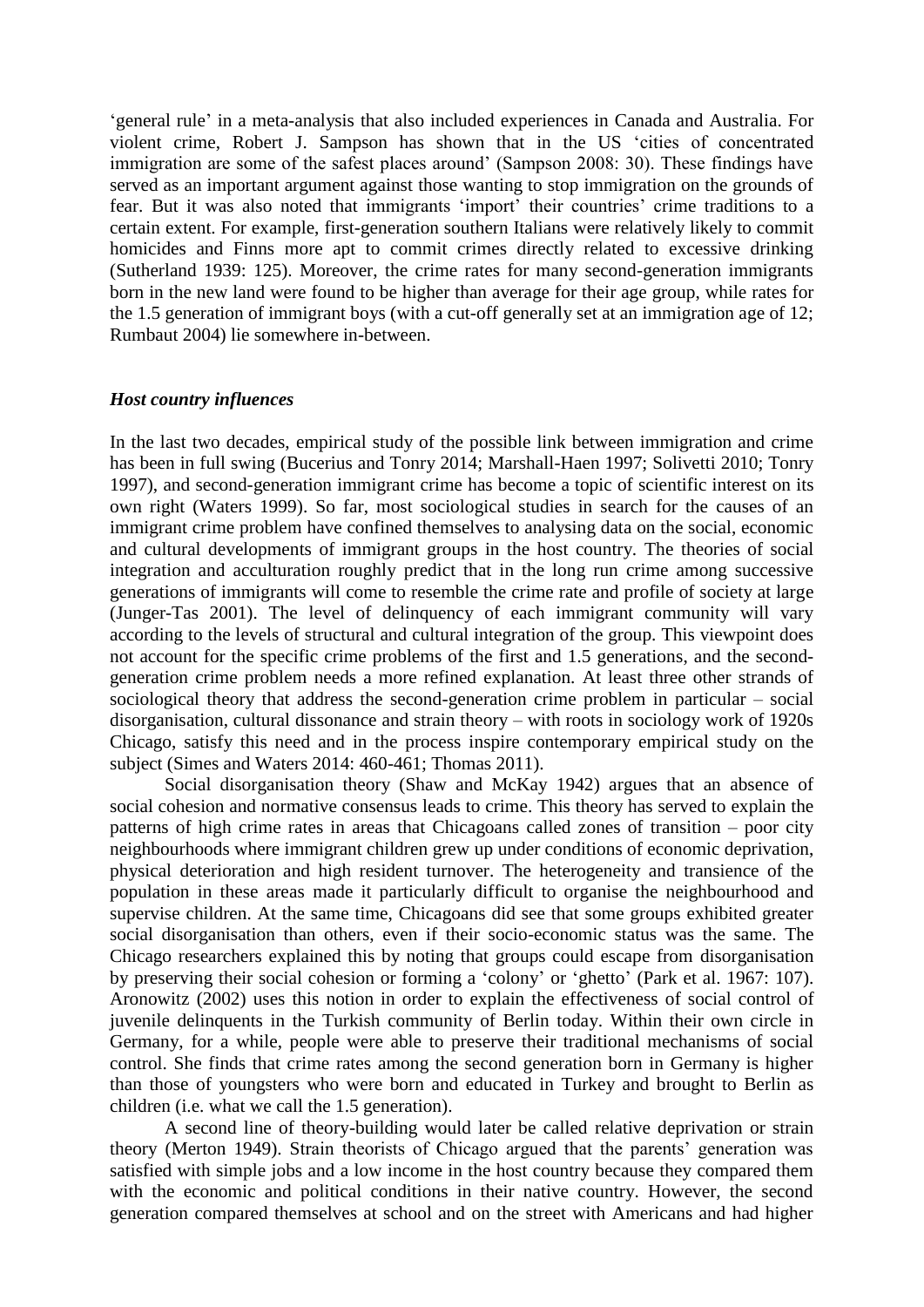material demands, which led to strain and possibly to crime. We have found no references to the 1.5 generation among strain theorists.

The theory of cultural conflict or cultural dissonance (Sellin 1938) focuses on the immigrant experience of people being thrust into a milieu in which cultures and 'conduct norms' clash, particularly when rural immigrants find themselves in a cosmopolitan city setting. The first generation of immigrants may live in the culture in which they have been brought up in the country of origin. The second generation suffers most from the conflict of cultures. Children of immigrants are vulnerable when they find themselves in the no-man's land between two cultures. They may have been neither able to internalise the culture of their parents or to integrate into the new society. The 1.5 generation takes an intermediate position. Shoham (1962: 212) specified this theory by pointing at the possibility that the economic status of the head of the family will often be 'injured' in the process of integration. This leaves youngsters in a state of confusion that pushes them into the 'street culture' to become juvenile delinquents.

## *Effects of the country of origin*

**.** 

Surprisingly, none of these three theories has paid explicit attention to the specific social, cultural or political backgrounds the immigrants had in their country of origin. The link between immigrants' origin and crime in the theory of social disorganisation is indirect and unspecified: the mere fact that immigrants settle in poor neighbourhoods that are in a continuous state of demographic flux results in social disorganisation. This in turn increases the crime rate. The motor of criminality in the strain theory lies in the attraction of 'success goals' of affluent American society and the lack of legitimate means to attain them. A lack of education or experience working in modern industrial conditions absent in the country of origin are not explicitly taken into account. Cultural conflict theory looks for differences in norms and values but does not involve a full examination of the cultural and economic geography of the country of origin. This negligence of interest in the country of immigrant origins also holds true for the deviant street subcultures that have developed among the second generation. Take for example the famous ethnography by William Foote Whyte's Street Corner Society (1943) in Boston. The fact that the parents of the Corner boys were of Italian descent (more precisely they came from the hills of Avellino near Naples) is almost completely ignored.<sup>1</sup>

Probably as a consequence, criminologists and other social scientists have rarely looked at the country of origin. More recently, however, an increasing recognition of the role of the home country is noticeable. In his theoretical frameworks for theory and research about the immigrant-crime nexus, Mears encourages us explicitly to take background variables in the country of emigration and subpopulations within the immigrant flow into account (Mears 2001:10). Thomas finds a delinquent's background relevant as immigrants enter the new country with 'tremendously varied experiences in their home countries, communities, family, and friendship networks' (Thomas 2011: 384).

Dutch researchers are an exception in this respect. In the Dutch tradition of cultural geography and ethnography, researchers have long included immigrants' backgrounds when describing and analysing their social problems. They have conducted fieldwork in the countries of emigration (e.g. Suriname, the Netherlands Antilles, Turkey, Morocco), and more precisely in the regions where immigrants predominantly have come from (van Amersfoort 1982). In Morocco they studied the varying levels of social capital among the sending population (De Mas 1987) and the family history of the emigrants (van den Berg-Eldering 1978). From the moment that Dutch social scientists began studying crime and delinquency

<sup>&</sup>lt;sup>1</sup> In her biting criticism of Whyte's Boston ethnography, Boelen (1992), who had lived in Southern Italy, writes that second-generation Italian boys' group behaviour was similar to what she had observed in Campania.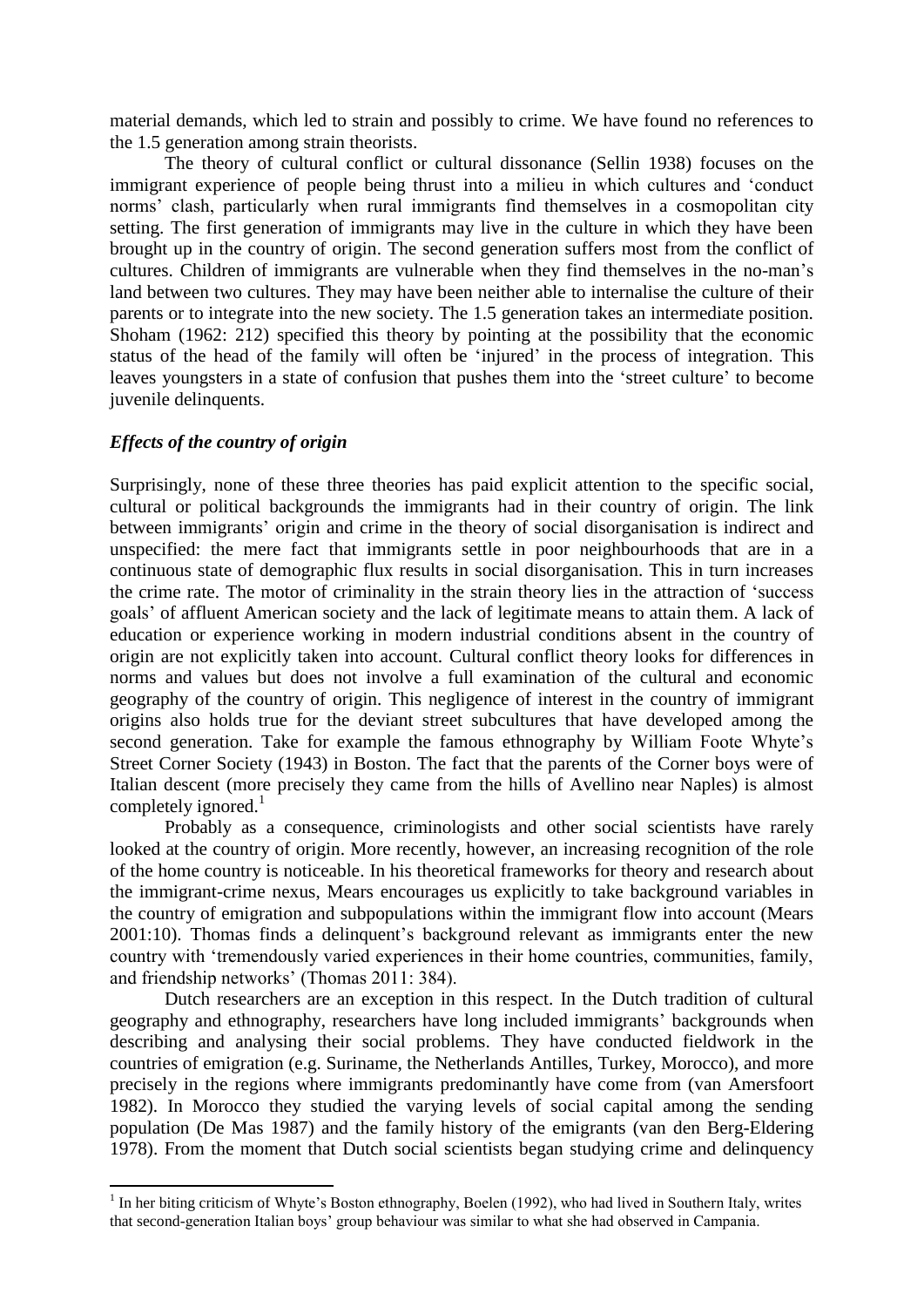among immigrant groups (around 1990), they explicitly included in their analyses variables pertaining to conditions in the countries of origin (e.g. van Gemert, 1998 and Werdmölder, 1997 in Morocco).

In the years of Moroccan family reunification in the Netherlands, Dutch researchers discussed the possible causes of crime problems in the 1.5 generation. Did the criminality of young migrants start before the move or after they settled in the Netherlands? Werdmölder (1997) and van den Berg-Eldering (1978) show that youngsters who arrived in the Netherlands as the 1.5 generation were already engaged in criminal activities or juvenile delinquency in Morocco. This has to do with the Moroccan way of bringing up children, especially in the Berber region of the Rif. Young children are brought up by their mother, but starting at the age of eight the father is responsible. Boys become part of the men's world and spend a lot of time outside the home. They spend time at school, on the street and at the market. As their fathers are in Europe, there is no one to discipline and correct them. For mothers, the risk of losing their grip on their sons and having them 'go bad' was an important reason to insist on family reunification in Europe. Social control, to the extent that it still existed in Morocco, decreased further in the Netherlands.

More in general, Moroccan crime in the Netherlands is often explained by the fact that most of these immigrants originate from an underdeveloped countryside and from the northern Rif area, which has a reputation for 'rough individualism' and political rebelliousness. Dutch researchers' descriptions of the major regions of Moroccans' provenance have found their way to a larger public, and their argument that Moroccan's overrepresentation in crime statistics is attributable to the specificities of these regions is now considered as 'social fact' that is disseminated in universities and in special courses on minorities for law-enforcement personnel. Specialists comment in the media on conspicuous incidents of crime that involve persons with an immigration background from the north of Morocco. The theme is often discussed among 'Moroccan' intellectuals in the Netherlands (e.g. in the novel *Bad boy* by Abdelkader Benali). Police officers, attorneys and local authorities make 'discovery trips' to the Rif area in order to gain insight into the background of the problem.

# *Expected differences in Moroccan crime by regional origin*

The 'social fact' that the rural and Rif background of the majority of Moroccan immigrants to the Netherlands is largely responsible for their high crime rates, implicitly or explicitly assumes differences in crime rates by regional descent. The assumption goes that if the migration from Morocco to the Netherlands were less selective, with more people from cities and modern regions than the Rif area, there would be less of a Moroccan crime problem. Although there are plausible arguments for this notion, to our knowledge it has never been directly studied or quantitatively tested prior to this study.

*Rural versus urban***.** Given the sociological theories of immigration described above, it is only logical to assume that the more the native region and host country differ socioeconomically and in terms of modernity, the greater the gap and the longer it takes to integrate. For example, immigrants from a close-knit community in the poor countryside who have not had much education have more trouble transitioning to an anonymous urban environment than well-educated urbanites. Eisenstadt followed this line of reasoning when he explained the high crime rates among Sephardic Jews (Moroccans!) in Israel as follows: 'The disorganisation of the immigrant group, instability of social relations, and of various types of norm-breaking, juvenile delinquency, crime etc. is strongest among those groups whose cultural and educational standards are much lower than those of the absorbing society' (Eisenstadt 1954: 261). Similarly, Junger-Tas (1997: 300-301), who has been the advocate of integration theory in the Netherlands, explains high crime rates among immigrant minorities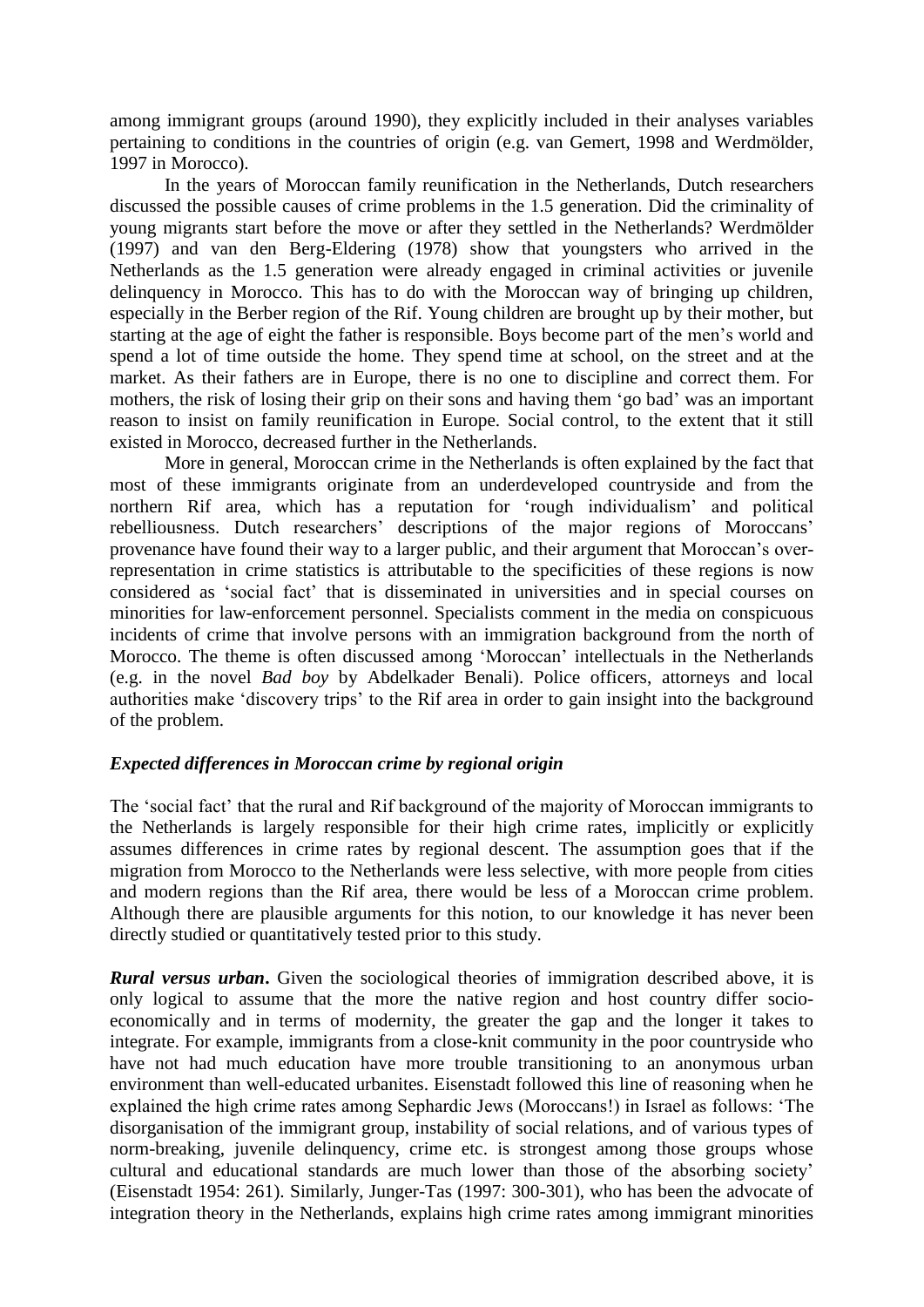through their weak socio-economic position that results from a considerable 'culture lag' with respect to the home country. She specified the cultural dimension of the conflict of cultures. There were differences between values such as traditionalism versus modernism, respect for authority versus democratic decision-making, etc. (Junger-Tas 2001: 23).

The conditions for explaining crime through differences in economic development and culture between the Moroccan countryside and urban Netherlands seem fulfilled. The socioeconomic and cultural distance from the Moroccan countryside to Dutch urban society is huge. Two-thirds of all immigrants came from rural areas, and here we include the smaller towns Al Hoceima and Nador. Bouras (2012: 52) notes in her history of Moroccans in the Netherlands that people from the countryside had much larger families than those from the cities, and had to make much more of a transition from their traditional lifestyle to settle in the Netherlands. The literature on Moroccan emigration gives examples of illiterate women who had their first experience with city life when they came to Europe and had a very hard time coping with modernity. How were they supposed to raise their children in this environment? Pels and de Haan (2007) write about parents facing child-rearing uncertainty. Moroccan fathers were also all too aware that the contrast between the old and new cultures could lead to behavioural problems on the part of their children. They could foresee that their children would be exposed to the 'depravity of the West', which is why they resisted the idea of family reunification for such a long time (Eldering 1995).

If the socio-economic and cultural distance is what determines how hard it is to bridge the gap, Moroccans from the countryside might be expected to be more apt to develop criminal behaviour than those from the cities. This would particularly hold for the second generation and, to a lesser extent, the 1.5 generation, given their higher likelihood to suffer from conflict of cultures and their higher material demands. Accordingly, the following hypotheses can be formulated:

- H1a. Crime rates in the Netherlands are higher among Moroccans who come from the countryside or whose parents do than among those who come from Moroccan cities or whose parents do.
- H1b. The rural-urban difference in criminality is largest among the second generation and smallest among the first, with the 1.5 generation occupying an intermediate position.
- H1c. The rural-urban difference in criminality decreases after correcting for differences in socio-economic situation in the Netherlands.

*Rif versus the rest.* Apart from the rurality of the Rif Mountains, the level of development of this area has been notoriously low (De Mas 1987). Using the concept of social capital, De Mas (1987) explains the contrast in regional mentality, entrepreneurship and extent of integration in the national state between the southern Souss and the northern Rif Mountains in Morocco. There are geographic and historical reasons why the Rif fell behind in the development process (De Mas 2001). With its steep cliffs on the coasts, for those in power the Rif was always a buffer zone against invasions from the north instead of an integral part of the country. Until recently, the Rif was the poorest part of the country. Between 1912 and 1956, when Morocco was colonised by the French, the Rif was Spanish and remained underdeveloped. Its inhabitants speak one of the Berber languages, Spanish and Moroccan Arabic, but not French. The region was originally a tribal society, but was administered by Arab officials and not Berbers. After independence, King Hassan II developed a hostile relationship with his subjects in the region by violently suppressing the rebellions in 1958– 1959. In ethnography the social structure of the Rif tribes is described as weak, and families distrust each other (Hart 2000). There is hardly a level of social or political control above the level of individual families. When the father is absent because he works overseas as a migratory worker, his sons grow up in relative freedom. This accounts for the deviance of the 1.5 generation. The second generation grows up in Europe, where the patriarch of the family has lost much of his control over his children. It is difficult to exert corrective social control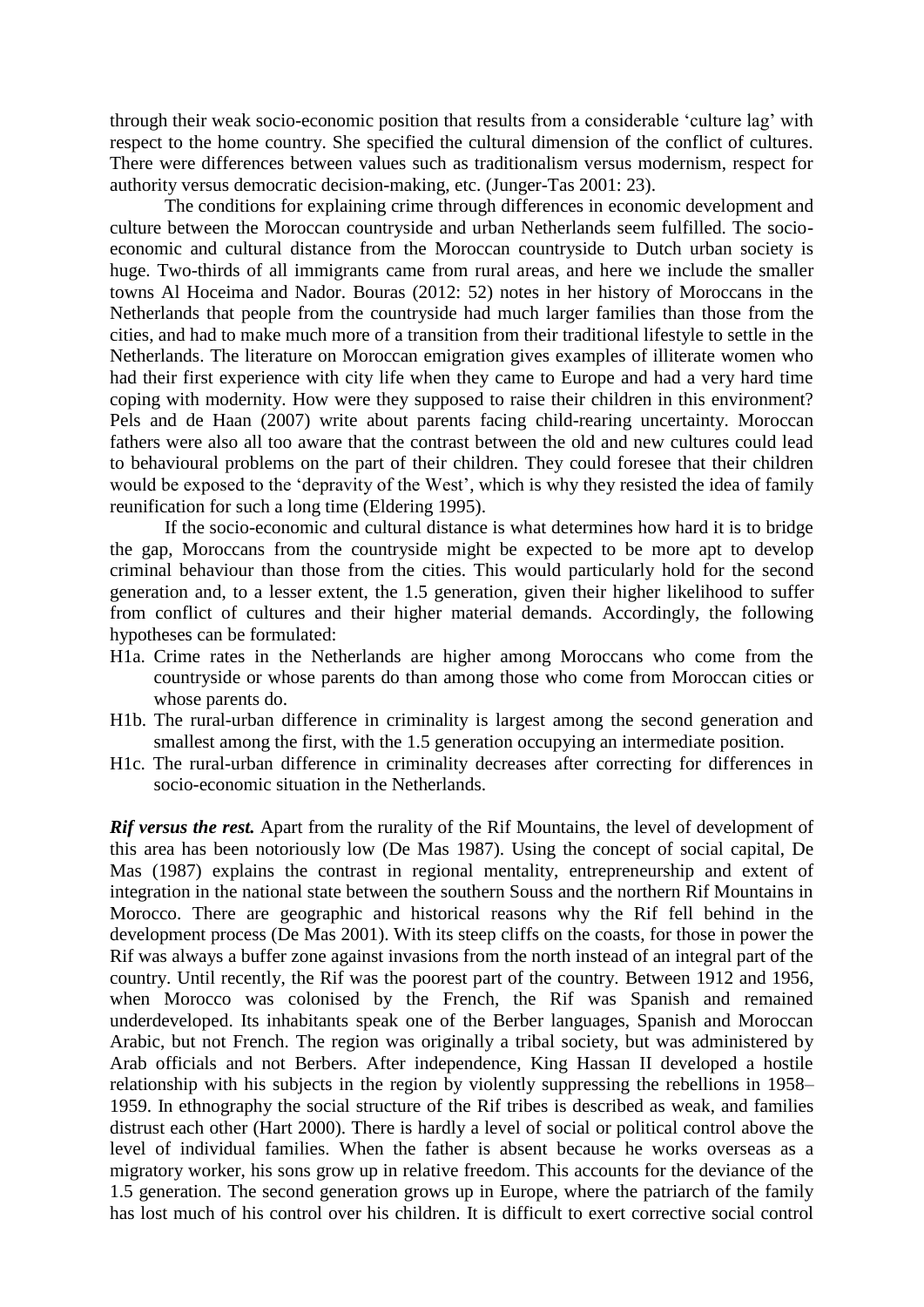over the younger generation in a group where social cohesion is low and where families distrust each other. The following hypotheses can be formulated:

- H2a. Crime rates in the Netherlands are higher among Moroccans who are from the Rif or whose parents are than among those who are from elsewhere in Morocco or whose parents are.
- H2b. The Rif-elsewhere difference in criminality is largest among the second generation and smallest among the first, with the 1.5 generation occupying an intermediate position.
- H2c. The Rif-elsewhere difference in criminality decreases after correcting for differences in socio-economic situation in the Netherlands.

#### **Research design: data and methods**

#### *Data*

 $\overline{a}$ 

The analyses were conducted using data from the *System of social statistical datasets* (SSD) at Statistics Netherlands, which contains virtually integral data about the population of the Netherlands in a system of linkable registers and surveys that have been merged and made consistent (see Bakker et al. 2014). It has data on demography, education, the labour market, criminality and so forth. The criminality data in the SSD are from the HKS (*Herkenningsdienstsysteem*, Police Identification Service System) that covers the entire country and has been in use since 1986 to register anyone suspected of a criminal offence. The region first- and second-generation immigrants come from is not standard information in the SSD. This study, however, could benefit from the findings of a project classifying the native regions and provinces of first- and second-generation Moroccans residing in the Netherlands on 1 January 2009 (Fokkema et al. 2009). The mother's origin is chosen to assess the second generation whose parents both come from Morocco. Personal identifiers are used to link the information of various registers and surveys relevant to our study. For privacy protection purposes, in order to preclude direct identification of persons these personal identifiers are replaced by anonymous linkage keys. Moreover, generation of the required dataset as well as the analyses are done at Statistics Netherlands, which under adequate technical and organisational measures is authorised by law to use administrative data from all government institutions for statistical and scientific purposes.

The study focuses on men of Moroccan descent in the 15–25 age group living in the Netherlands at the beginning of 2009 and on the reference date of 24 September  $2010<sup>2,3</sup>$  The research population includes a total of 32,400 Moroccan men in the 15–25 age group. The study is restricted to Moroccan men because the percentage of Moroccan male suspects is more than five times higher than that of Moroccan female suspects (Jennissen and Besjes 2012: 176-177). We restrict our study to the 15–25 age group because the percentages of suspects are much higher in this age category of the Moroccan population than in any other cohort (Jennissen and Besjes 2012: 177).

<sup>&</sup>lt;sup>2</sup> When referring to men of Moroccan descent in this article, we mean men born in Morocco with at least one parent also born abroad (the first generation) as well as men born in the Netherlands but whose mother was born in Morocco or, if the mother was born in the Netherlands, whose father was born in Morocco (the second generation). For the sake of readability and conciseness, the research group is regularly referred to according to the descent classification, i.e. Moroccan men, Moroccans or Moroccan. This is always a definition of descent and not of nationality.

<sup>&</sup>lt;sup>3</sup> The selection date of 24 September 2010 is also the reference date for the demographic and socio-economic features (stock data) of the research target group. The criminality data are of a somewhat later date, i.e. 31 December 2010. The additional requirement that the members of the group in question also had to have been living in the Netherlands at the beginning of 2009 has to do with the fact that we know the native region and province for most of them.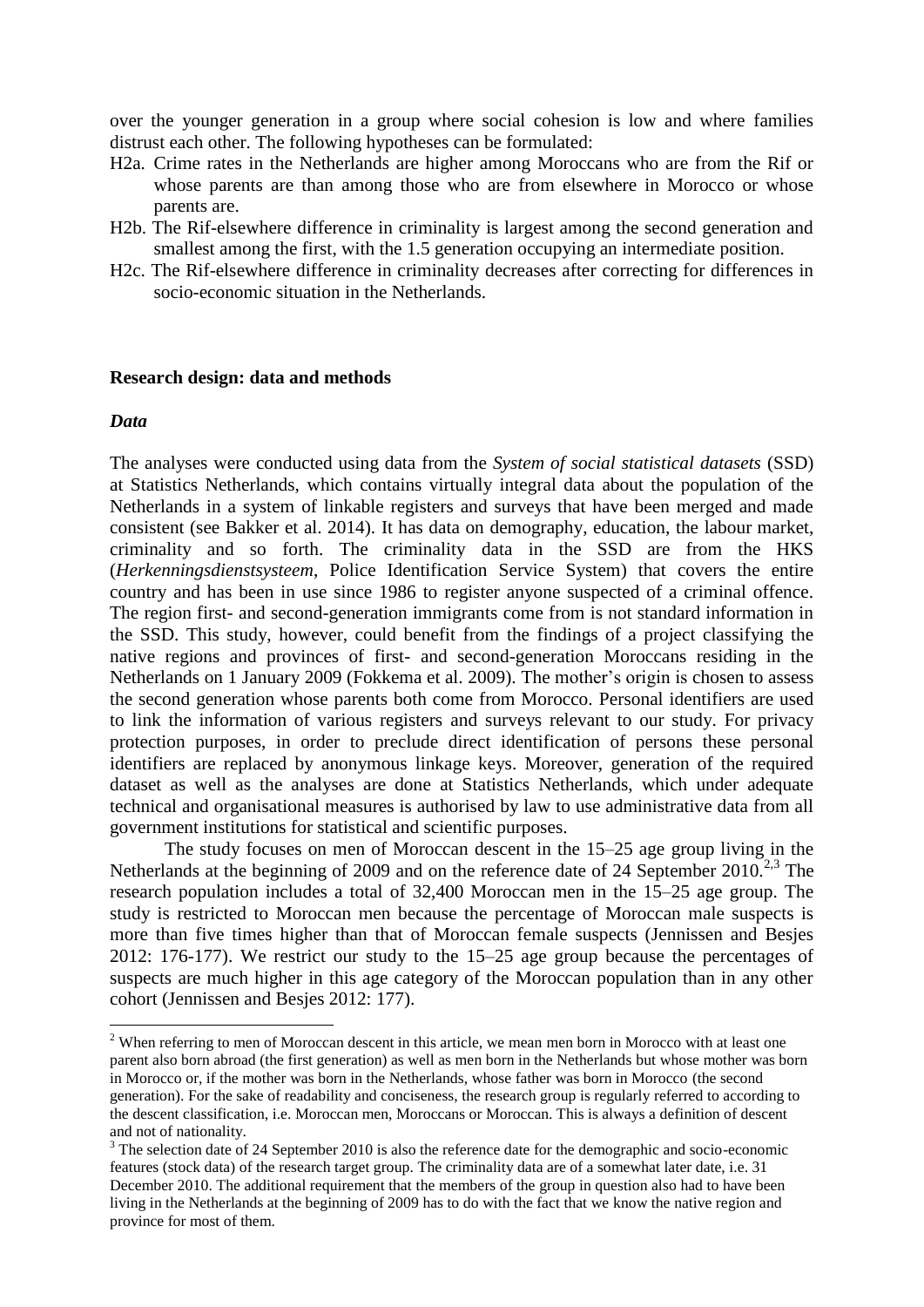## *Measuring instruments*

The dependent variable is whether someone has *ever* been a suspect, i.e. has been suspected of a criminal offence at least once before the reference date of 31 December 2010. One should bear in mind that the most recent time that a person has been a suspect may have been long before the reference date. The data pertain to people suspected of a crime by the police and not to those who have been convicted. However, more than an estimated 90% of youngsters suspected of a criminal offence accept a deal with the Prosecutor's Office or are sentenced and convicted by the Court at a later stage (Jennissen and Blom 2007: 56/57). The suspected crimes vary from offenses against public decency, violent offences and drug offences to traffic and property offences and violations of public order.

The independent variable we are interested in is the geographic descent of the Moroccans. In the study by Fokkema et al. (2009) referred to above, the place of birth of Moroccan residents of the Netherlands is coded into 16 administrative regions and 61 administrative provinces within these regions (see Figure 1). The native region and province in Morocco could be determined for more than 95% of them. For the Moroccan men aged 15– 25 in our research dataset, the percentage with an unknown native region and province is 2. To test Hypothesis 1a, a distinction is drawn between the provinces with Casablanca, Fes, Marrakech, Meknes, Ouarzazate, Rabat, Tangiers and Tetouan as the main cities and the rural regions. To test Hypothesis 2a, a distinction is drawn between the Rif region, i.e. the provinces Al Hoceima and Nador, and Other, i.e. the other 59 provinces. Moroccans with a migration background from the urban provinces or outside the Rif constitute the reference group. It is important to note that the Rif region does not fit perfectly with the administrative provinces Al Hoceima and Nador – the upper part of the Taounate and Taza provinces is actually part of the Rif Mountains (see Figure 2).

< Figures 1 and 2 about here >

**.** 

The following variables are used in the study to check for possible differences in the demographic composition of the various native regions: age, position in the household and level of urbanisation of the current place of residence (for the distinct categories of the two latter variables, see Table 1). To test whether there is evidence of a non-linear relation for age, its square is also included in the analysis.

Three generations are distinguished to test Hypotheses 1b and 2b: the first generation (the reference group), the 1.5 generation and the second generation. The 1.5 generation includes the first generation that came to the Netherlands at a young age and was largely raised and educated there. In this article, an immigration age of 12 is taken as cut-off point.

Lastly, three socio-economic status indicators are included in the analysis to test Hypotheses 1c and 2c: educational level, disposable household income and main source of income (for the distinct categories of the socio-economic variables, see Table 1). Given the age of the research group, educational level refers to the highest grade of school attended instead of the highest diploma. The disposable household income pertains to the joint gross income of all the household members (excluding insurance premiums, taxes and paid income transfers such as alimony), and is standardised by dividing it by an equivalence factor.<sup>4</sup> The

<sup>&</sup>lt;sup>4</sup> The equivalence factor reflects the scale advantages that result from keeping a joint household. Use is made of the Statistics Netherlands equivalence scale with a single-person household taken as the standard household with factor 1. For each following person above the age of 18, the equivalence scale adds a factor of 0.37. Depending on the ranking in the household, this is an added factor of 0.15–0.33 for children below the age of 18. A single person with an income of 10,000 euros would thus be at the same prosperity level as a childless couple with an income of 13,700 euros (standardised as 10,000 euros).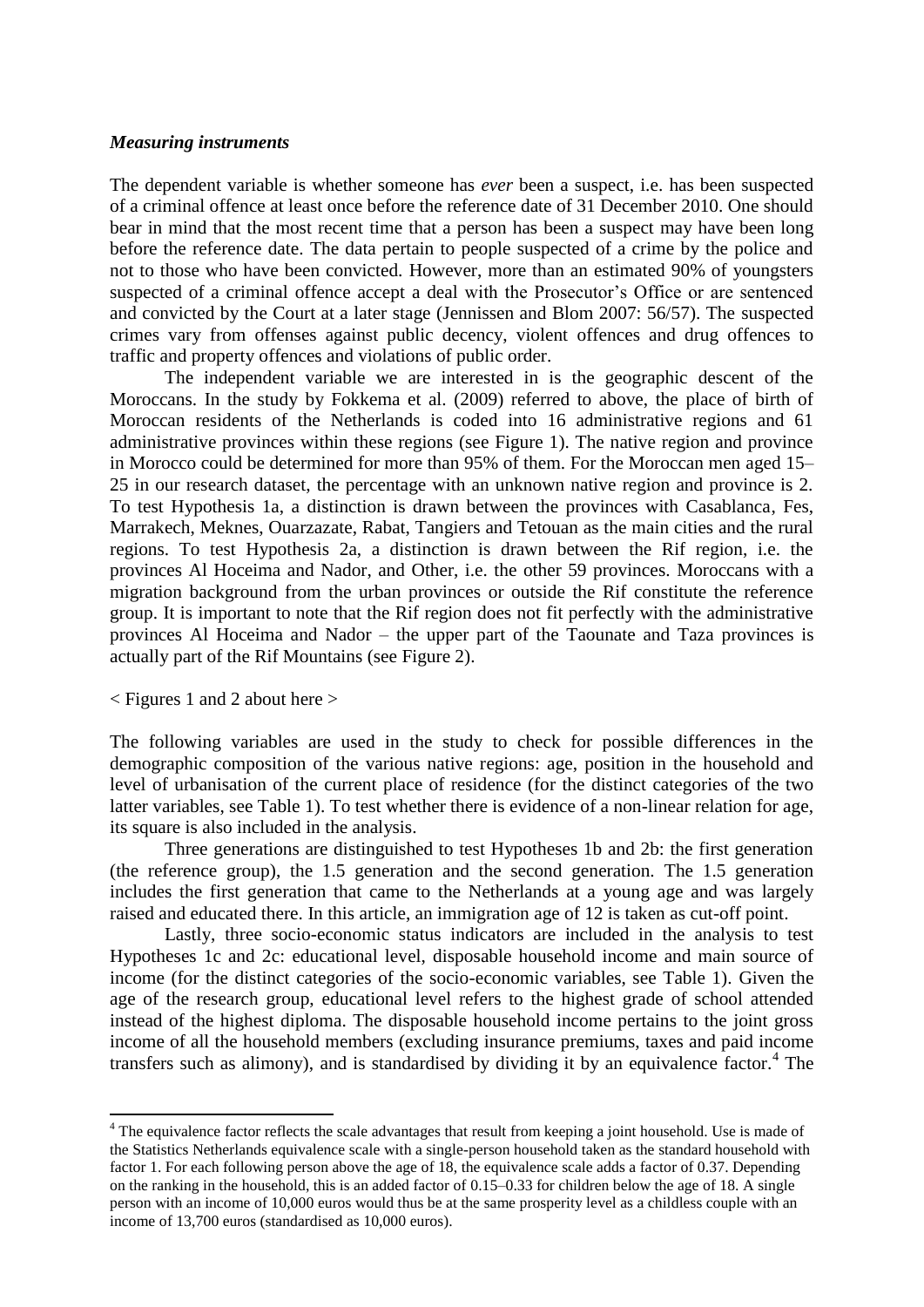15–25-year-old Moroccan men's households with known annual disposable household incomes are presented in 25% groups of the income distribution.<sup>5</sup>

The reference date for stock data such as socio-economic status and age is 24 September 2010. The flow data such as annual disposable household income pertain to the year 2010.

< Table 1 about here >

#### **Results**

**.** 

Using logistic regression analysis, we calculate the net effect of Moroccan geographic descent on having ever been suspected of a criminal offence. The results are shown in Tables 2 and 3. Model 1 only includes geographic descent in the analysis. Moroccans in the 15–25 age group who come from the countryside and the Rif, or whose parents do, are more likely to have been suspected of a criminal offence than those who come from a city or from outside the Rif or whose parents do. To exclude the possibility of these descent differences being caused by demographic composition differences, Model 2 is corrected for three demographic characteristics that prior research has shown to exert an influence on criminal conduct: age, position in the household and urbanisation level of the current place of residence. There is an inverted U-shaped correlation between age and criminality in that the likelihood of having been suspected of a criminal offence at some point increases with age and then starts decreasing after the age of about 22. Moroccans (not parents) in the 15–25 age group in a two-parent household are less likely to have been suspected of a criminal offence than those in a different type of household, with the exception of those cohabiting without children. The negative correlation between criminality and urbanisation level of the current place of residence is somewhat striking. The most important finding in Model 2, however, is that after this correction the descent differences are even slightly greater. Hypotheses 1a and 2a are thus confirmed. Crime rates in the Netherlands are higher among Moroccans who come from the countryside and the Rif or whose parents do than among those who come from the urban provinces in Morocco and from outside the Rif or whose parents do.

The influence of descent on criminality should be put into the proper perspective. Differences in geographic descent may be significant but they are small. After controlling for the three demographic characteristics, the likelihood of having been suspected of a criminal offence is 1.138 greater for 15–25-year-old Moroccans with a rural background and 1.106 greater for those with roots in the Rif. This limited influence of geographic descent on the likelihood of having been suspected of a criminal offence also manifests itself in the lowpercentage variance explained by this variable, i.e. the explained variance is no more than 0.1% (see Model 1). Because of the large size of the research population, this limited effect is nonetheless significant.

In Model 3, generation is added as a main effect and in Model 4, to test Hypotheses 1b and 2b, also as an interaction effect with geographic descent. There is a significant difference between the first generation and the 1.5 and second generations. Young men who were born in the Netherlands or came to live there before they were 12 have a substantially greater chance of having been suspected of a criminal offence than those who spent their entire youth in Morocco. Adding the generation increases the explained variance by 0.3 percentage points. The generation difference is unrelated to geographic descent though; none of the interaction

<sup>&</sup>lt;sup>5</sup> The cut-offs of the 25% groups of the standardised annual disposable household incomes are: 11,877, 15,209 and 20,135 euros.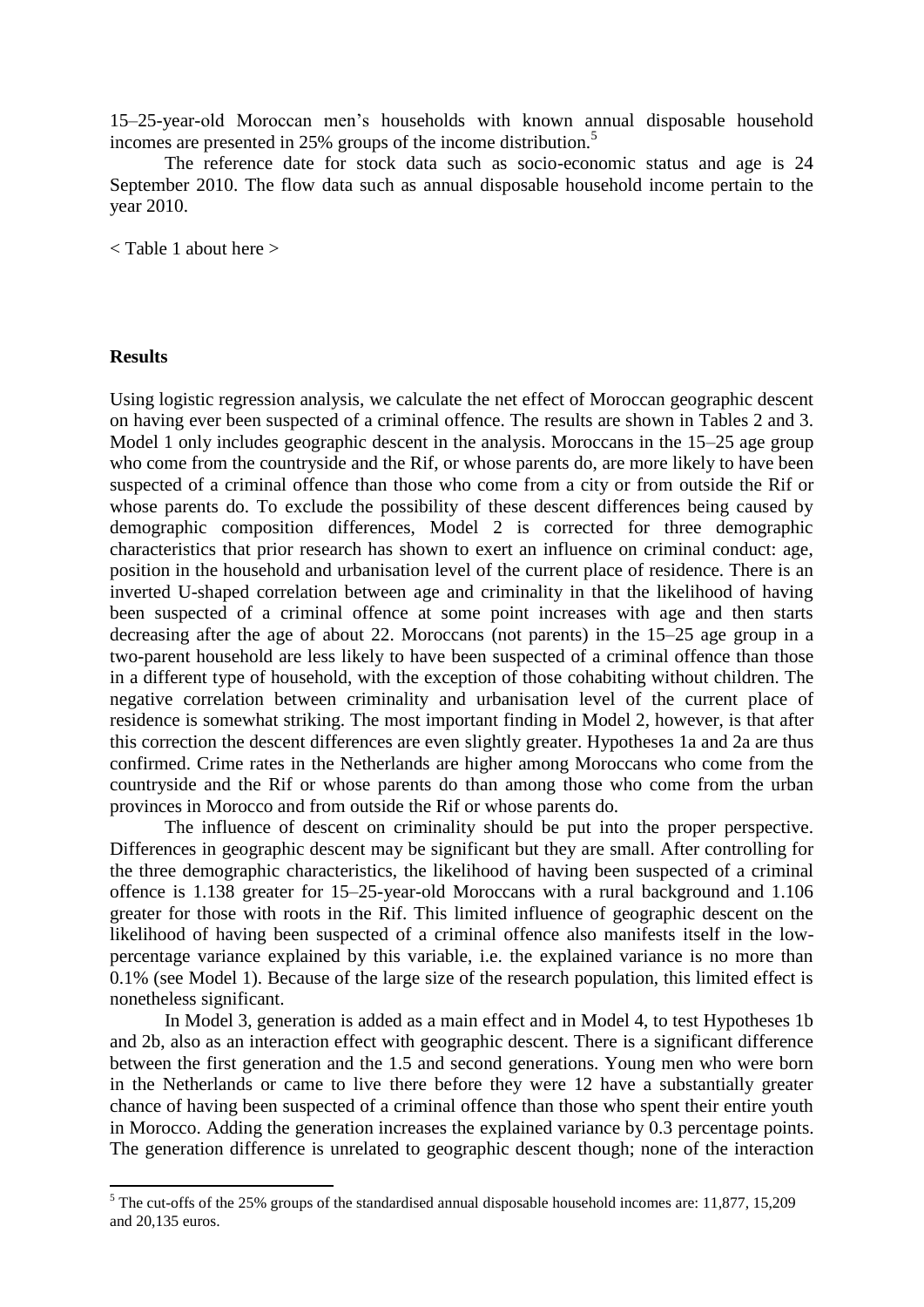effects are significant. Hypotheses 1b and 2b thus fail to be confirmed. Regardless of the generation, Moroccans from the countryside and the Rif are somewhat more likely to have been suspected of a criminal offence.

To test Hypotheses 1c and 2c, i.e. that geographic descent differences manifest themselves in socio-economic differences in the Netherlands, several socio-economic characteristics were added to the last model. Socio-economic position is an extremely important predictor of having ever been suspected of a criminal offence, as is witnessed by the sharp rise from 12% in the explained part of the variance. The higher the educational, income and employment levels, the lower the likelihood of having been suspected of a criminal offence. Geographic descent differences are smaller after correcting for socio-economic differences, though they remain significant. Hence Hypotheses 1c and 2c fail to be confirmed, and the fact that Moroccans with a rural and Rif background are more likely to have been suspected of a criminal offence is not related to a socio-economically disadvantaged position in the Netherlands.

< Tables 2 and 3 about here >

As noted in the research design, the provinces of Al Hoceima and Nador do not include all of the Rif region. An extra analysis has been added to also compare the two provinces to the south of the Rif – Taounate and Taza – to provinces elsewhere in Morocco. The analyses show that Moroccans who come from these provinces or whose parents do are especially likely to have been suspected of a criminal offence (results not presented). Here too the effects are significantly yet small. A second supplementary analysis compares the provinces of Al Hoceima and Nador to the other provinces. No significant difference emerges as to a greater likelihood of having been suspected of a criminal offence (results not presented).

## **Conclusion**

The aim of this study is to address an important question in the migration sociology of criminality. Unlike the first immigrant generation, the second generation is often characterised by high crime rates. The 1.5 generation occupies a position in the middle. Is the cause of the problem the present socio-economic and cultural position of the immigrant group in the host country, or does it have more to do with conditions in the native country? Without further argumentation, migration sociologists generally choose the first option. Many scholars of crime among immigrants in the Netherlands have chosen the second option.

Moroccan criminality in the Netherlands gives us an opportunity to test the second option. Statistics Netherlands has data on the demographic and socio-economic characteristics, suspected crimes and regional descent of first-generation Moroccans and their children in the Netherlands. This enables us to examine the extent to which young Moroccan men's likelihood of having been suspected of a criminal offence varies in accordance with their regional descent or that of their parents. In this contribution we have tested the oftenmade assumptions in the Netherlands that a rural background of the immigrant group and the specific regional background of the Rif area account for high crime rates of 1.5- and secondgeneration young men.

The analyses show differences in crime rates by regional origin: immigrants from rural Morocco are more likely to have been suspected of a crime offence in the Netherlands, and so are immigrants from the formerly neglected and politically rebellious Rif Mountain region. Statistical significance, however, is not equivalent to scientific importance. The explanatory power of the regional difference is no higher than 0.1%, which is far less than one might expect based on the scholarly and policy-related literature. That a significant correlation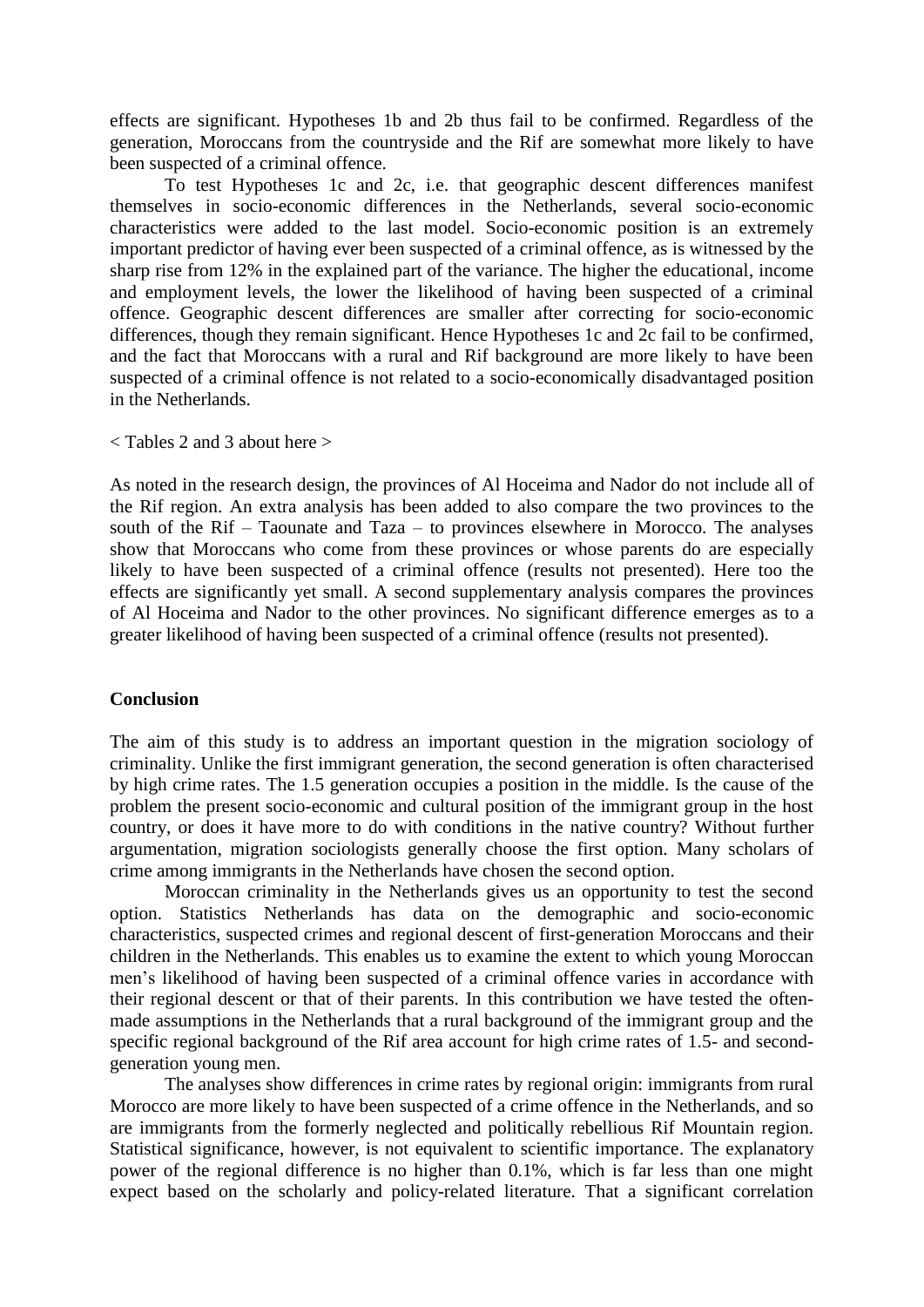between regional descent and criminality is nonetheless observed has to do with the large size of the research population.

Socio-economic status in the Netherlands exerts a considerably greater explanatory power, and there is only partial evidence that regional descent differences in Morocco manifest themselves in current socio-economic differences. Unemployment, a low educational level and a low income are much better predictors of having ever been suspected of a criminal offence than geographic descent. The findings encourage us to seek the causes of Moroccan criminality in the Netherlands rather than Morocco. There is also a difference between the criminality of the 1.5 and the first generation: regardless of their regional descent, children who arrived in the Netherlands at an early age are clearly more likely to have been suspected of a criminal offence than children who spent their entire youth in Morocco.

The conclusion is that if we take a closer look, Moroccan criminality is a general phenomenon in the Netherlands and not the result of the rural or Rif background of many immigrants. Considering the expectation aroused in the literature about the regional background of Moroccan criminality in the Netherlands, this is a rather unexpected conclusion. It can perhaps be explained in part by the limitations of the dataset. We lack access to data on internal migration that might have preceded emigration to Europe. We do not know how many 'rural urbanites', as van den Berg-Eldering (1978) calls them, are included in the group we categorise here as rural. This limitation is important, since male migrants sometimes deliberately had their families get used to life in Moroccan cities so the cultural transition would not be all too extreme. The result might also have been different had the correlation between regional descent and criminality been examined at a lower aggregation level. After all, a high crime rate in a region as a whole can be based upon a criminal tradition of one or more places. Lastly, we should also note the risk of a false causal interpretation of our research results if having a job and an education considerably reduce the risk of joining the criminal path. It is also possible that the crime rate among young men is so high that in itself it is a reason to not qualify for a job or education.

Despite these limitations, the present study demonstrates that with respect to the assumption about the immigrant-crime nexus, here again there is no reason to attach all too much significance to the possibly criminogenic background of where immigrants come from and their culture. In this case, we have tested the hypotheses against regional differences in one country. Up to now, immigrant crime rates have only been compared between native countries, and this leads to comparability problems. We focussed on regional differentiation within one country, so this methodological drawback plays much less of a role. For the time being, we concur with Solivetti (2010), who concludes on the grounds of a comparison between various immigrant groups in different immigration countries that the features of the host societies, more than the features of the native countries, explain more about the criminality within ethnic groups.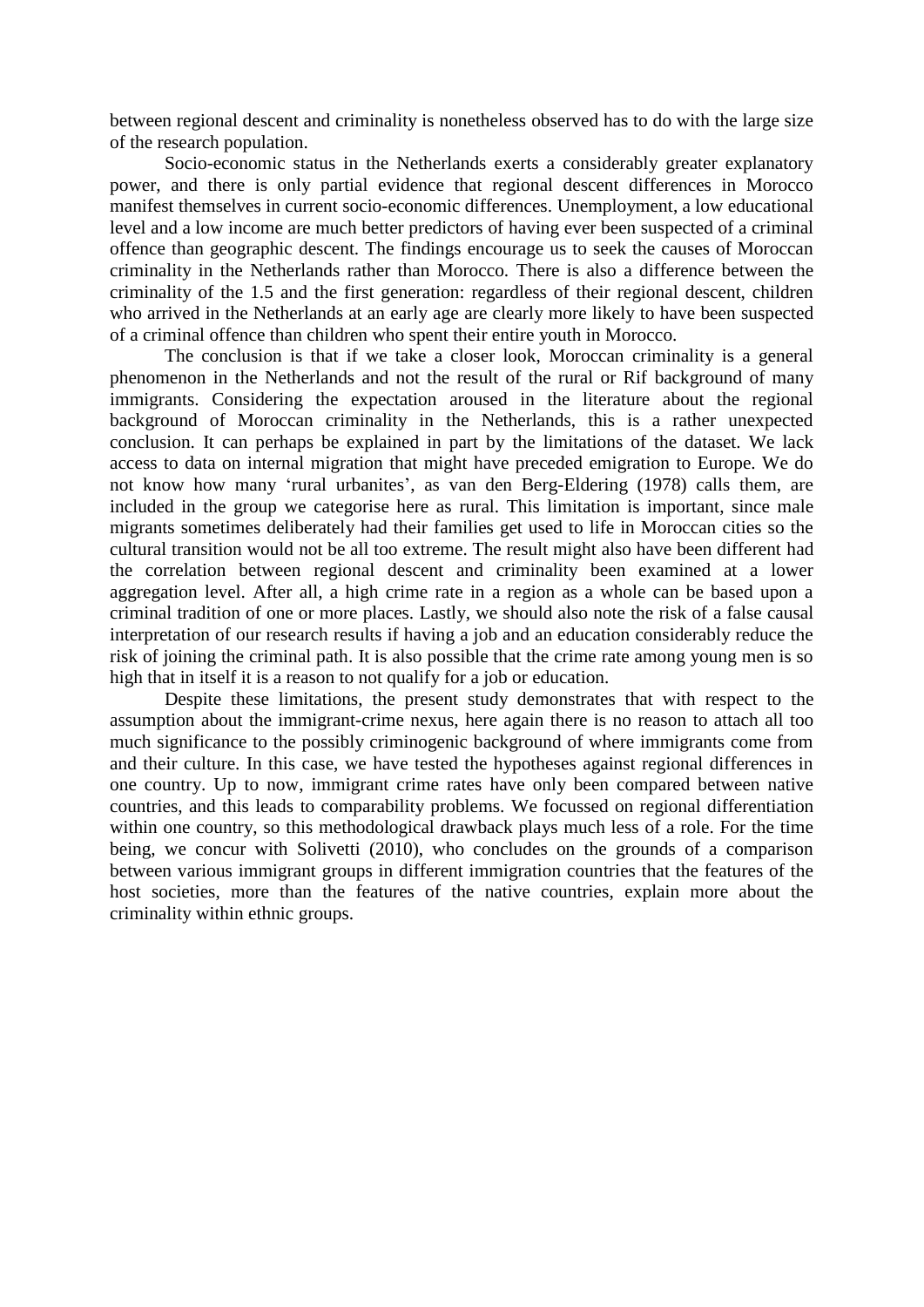## **References**

- Aronowitz AA (2002) Assimilation, acculturation and juvenile delinquency among secondgeneration Turkish youths in Berlin. In: Freilich JD, Newman G, Shoham SG and Addad M (eds) *Migration, Culture Conflict and Crime*. Dartmouth: Ashgate, pp. 233–260.
- Bakker BFM, van Rooijen J and van Toor L (2014) The system of social statistical datasets of Statistics Netherlands: an integral approach to the production of register-based social statistics. *Statistical Journal of the International Association for Official Statistics* 30: 411– 424.
- Boelen M (1992) Cornerville revisited. *Journal of Contemporary Ethnography* 21(1): 11-51.
- Blokland AAJ, Grimbergen K, Bernasco W and Nieuwbeerta P (2010) Criminaliteit en etniciteit. Criminele carrières van autochtone en allochtone jongeren uit het geboortecohort 1984. *Tijdschrift voor Criminologie* 52(2): 122–152.
- Bouras N (2012). *Het land van herkomst. Perspectieven op verbondenheid met Marokko, 1960-2010*. Hilversum: Verloren.
- Bovenkerk F (2014) *Marokkaan in Europa, crimineel in Nederland. Een vergelijkende studie*. Den Haag: Boom/Lemma.
- Brons D, Hilhorst N and Willemsen F (2008) *Het kennisfundament t.b.v. de aanpak van criminele Marokkaanse jongeren*. WODC Cahier 2008-4. The Hague: Ministry of Justice.
- Bucerius SM and M. Tonry eds. (2014) *The Oxford Handbook of Ethnicity, Crime, and Immigration*. Oxford: Oxford University Press.
- Cankaya S (2012) *De controle van marsmannetjes en ander schorriemorrie. Het beslissingsproces tijdens proactief politiewerk*. Den Haag: Boom/Lemma.
- De Mas P (1987) L'évolution disparate des marges rurales marocaines: les cas du Rif et du Sous. Plaidoyer pour une recherche scientifique adaptée au monde rural marocain. *Bulletin Economique et Social du Maroc* 159/160/161: 53–62.
- De Mas P (2001) De poreuze noordkust van Marokko. Migratie, smokkel en hasj. *Justitiële Verkenningen* 27(5): 87–98.
- Eisenstadt SN (1954) *The Absorption of Immigrants: a Comparative Study based mainly on the Jewish Community in Palestine and the State of Israel*. London: Routledge & Kegan Paul.
- Eldering L (1995) Child rearing in bicultural settings: a culture-ecological approach. *Psychology in Developing Societies. A Journal* 7(2): 133–153.
- Ferracuti F (1968) European migration and crime. *Collected Studies in Criminological Research* 3: 9–76.
- Fokkema T, Harmsen C and Nicolaas H (2009) Herkomst en vestiging van de eerste generatie Marokkanen in Nederland. *Bevolkingstrends* 3: 51–56.
- Hart DM (2000) *Tribe and Society in Rural Morocco*. London: Frank Cass.
- Jennissen R and Besjes G (2012) Geregistreerde criminaliteit. In: *Jaarrapport integratie 2012*. Statistics Netherlands, pp. 173–192.
- Jennissen R and Blom M (2007) *Allochtone en autochtone verdachten van verschillende delicttypen nader bekeken*. Cahier 2007-4. Voorburg/The Hague: Statistics Netherlands/Research and Documentation Centre of the Ministry of Justice.
- Junger M (1990) *Delinquency and Ethnicity. An Investigation on Social Factors relating to Delinquency among Moroccan, Turkish, Surinamese and Dutch Boys*. Deventer-Boston: Kluwer.
- Junger-Tas J (1997) Ethnic minorities and criminal justice in the Netherlands. In: Tonry M (ed.) *Ethnicity, Crime, and Immigration. Comparative and Cross-National Perspectives*. Chicago/London: University of Chicago Press, pp. 257–311.
- Junger-Tas J (2001) Ethnic minorities, social integration and crime. *European Journal on Criminal Policy and Research* 9(1): 4–28.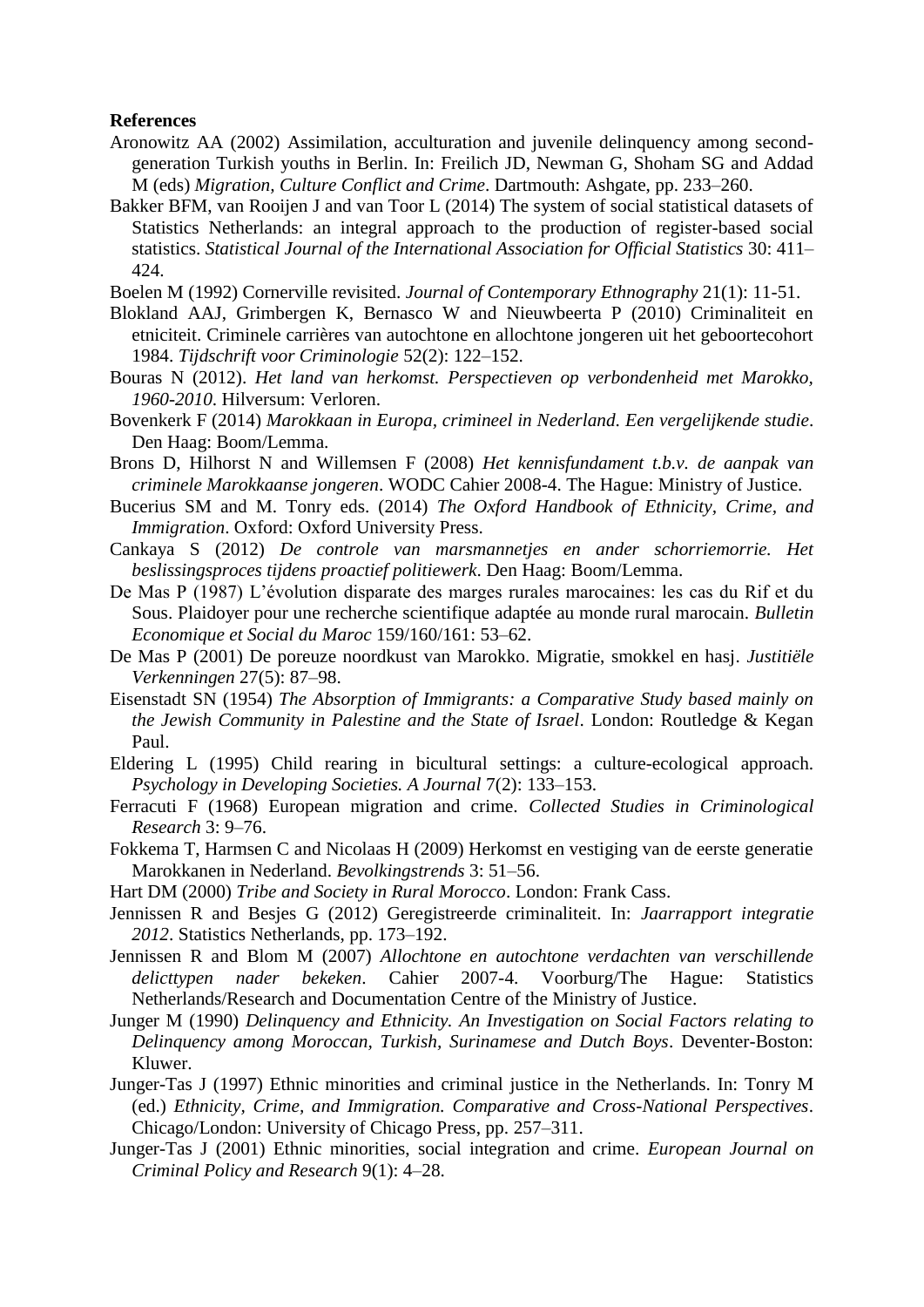- Loozen S, de Valk H, and Wobma E (2012) Demografie. In: Gijsberts M, Huijnk W and Dagevos J (eds) *Jaarrapport integratie 2011*. Den Haag: Sociaal en Cultureel Planbureau, pp. 33–55.
- Marshall-Haen I ed. (1997) *Minorities, Migrants, and Crime*. Thousand Oaks: Sage.
- Mears DP (2001) The immigration-crime nexus: toward an analytic framework for assessing and guiding theory, research, and policy. *Sociological Perspectives* 44(1): 1–19.
- Merton RK (1949) *Social Theory and Social Structure*. Glencoe Ill.: The Free Press.
- Park RE, Burgess EW and McKenzie RD (1967) *The City*. Chicago: University of Chicago Press (original 1925).
- Pels T and de Haan M (2007) Socialization practices of Moroccan families after migration: a reconstruction in an acculturative arena. *Young* 15(1): 71–89.
- Rumbaut, R (2004) Ages, life stages, and generational cohorts: decomposing the immigrant first and second generations in the United States. *International Migration Review* 38(3): 1160–1205.
- Sampson RJ (2008) Rethinking crime and immigration. *Contexts* 7: 28–33.
- Sellin T (1938) *Culture Conflict and Crime*. New York: Social Science Research Council.
- Shaw CR and McKay HD (1942) *Juvenile Delinquency and Urban Areas: a Study of Rates of Delinquents in Relation to Differential Characteristics of Local Communities in American Cities*. Chicago: University of Chicago Press.
- Shoham S (1962) The application of the culture-conflict hypothesis to the criminality of immigrants in Israel. *Journal of Criminal Law and Criminology* 53: 206–214.
- Simes JT and Waters MC (2014) The politics of immigration and crime. In: Bucerius SM and M. Tonry (eds) *The Oxford Handbook of Ethnicity, Crime, and Immigration*. Oxford: Oxford University Press: 457- 483.
- Solivetti, LM (2010) *Immigration, Social Integration and Crime. A Cross-National Approach*. Abingdon: Routledge.
- Sutherland EH (1939) *Principles of Criminology*. Chicago etc.: JB Lippencott Cy.
- Svensson, JS and Saharso S (2014) Proactive policing and equal treatment of ethnic-minority youths. *Policing and Society* 25(4): 393–408.
- Thomas PM (2011) Theoretical articulation on immigration and crime. *Homicide Studies* 15(4): 382–403.
- Tonry M ed. (1997) *Ethnicity, Crime, and Immigration. Comparative and Cross-National Perspectives*. Chicago/London: University of Chicago Press.
- van Amersfoort, JMM (1982) *Immigration and the Formation of Minority Groups: the Dutch Experience, 1945-1975*. Cambridge: Cambridge University Press.
- van den Berg-Eldering L (1978) *Marokkaanse gezinnen in Nederland*. Alphen a/d Rijn: Samsom.
- van Gemert F (1998) *Ieder voor zich. Kansen, cultuur en criminaliteit van Marokkaanse jongens*. Amsterdam: Het Spinhuis.
- van Noije L and Kessels R (2012) Verdachten, slachtoffers en onveiligheidsgevoelens. In: Gijsberts M, Huijnk W and Dagevos J (eds). *Jaarrapport integratie 2011*. Den Haag: Sociaal en Cultureel Planbureau, pp. 203–226.
- Waters T (1999) *Crime & Immigrant Youth*. Thousand Oaks etc.: Sage.
- Werdmölder H (1997) *A Generation Adrift. An Ethnography of a Criminal Moroccan Gang in the Netherlands*. London etc.: Kluwer Law.
- Whyte WF (1943) *Street Corner Society. The Social Structure of an Italian Slum.* Chicago: Chicago University Press.
- Yeager MG (1996) *Immigrants and Criminality: a Meta Survey*. Ottawa: Government of Canada, Ministry of Citizenship and Immigration.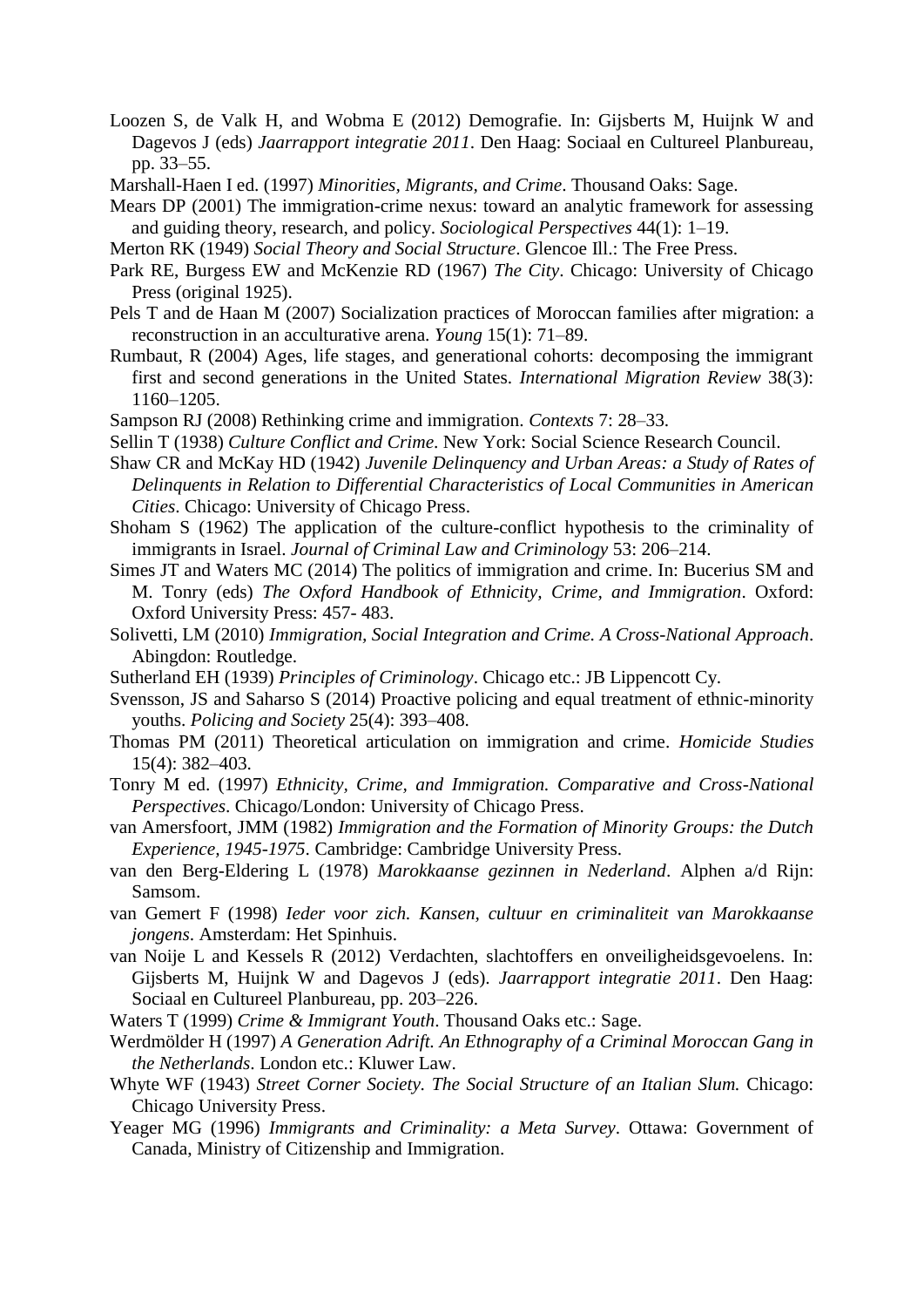

# **Figure 1.** Map of Morocco\*

\* Since there are no population figures available for Mdiq-Fnidq, this province is combined with Tetouan.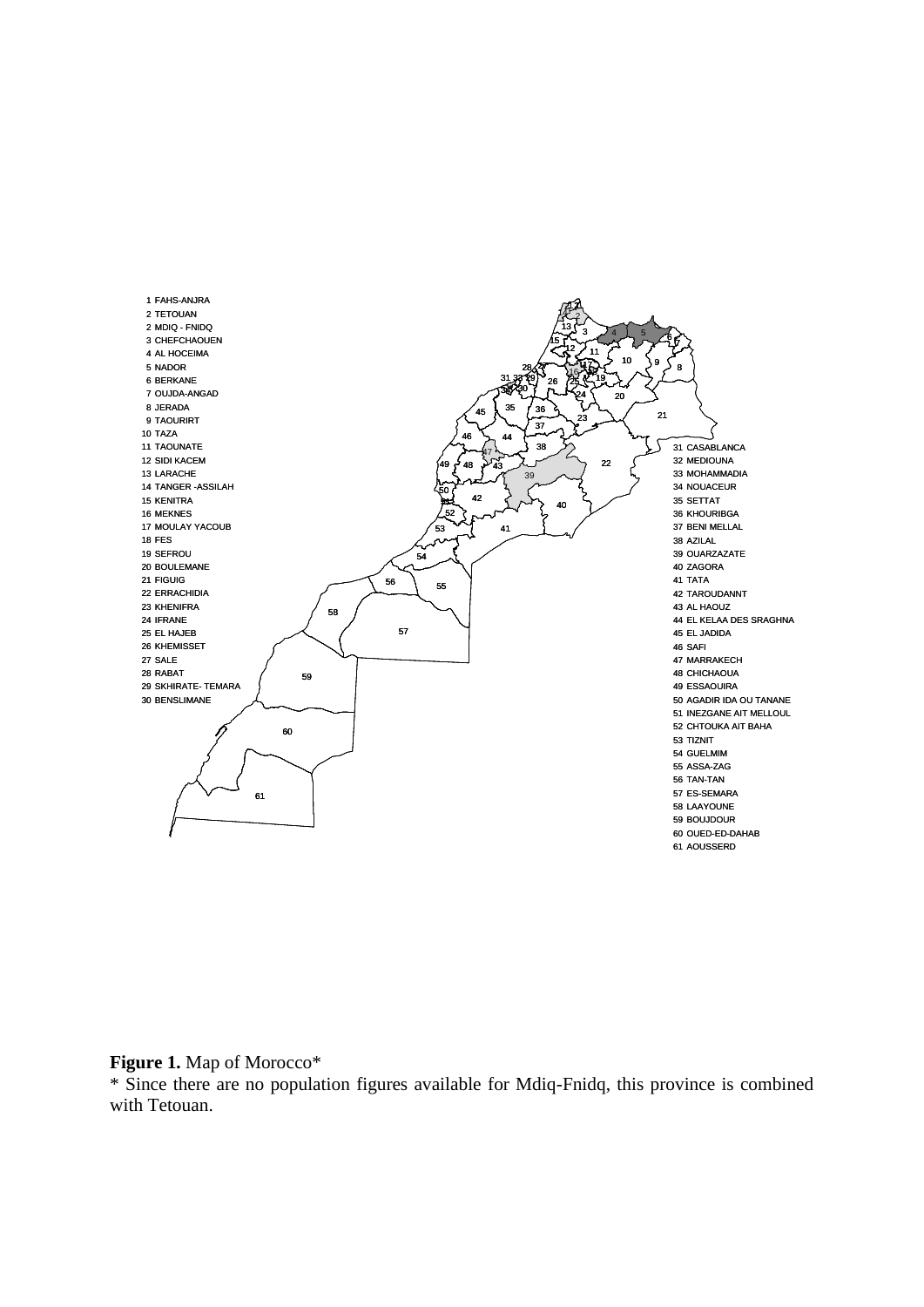

**Figure 2.** The Rif region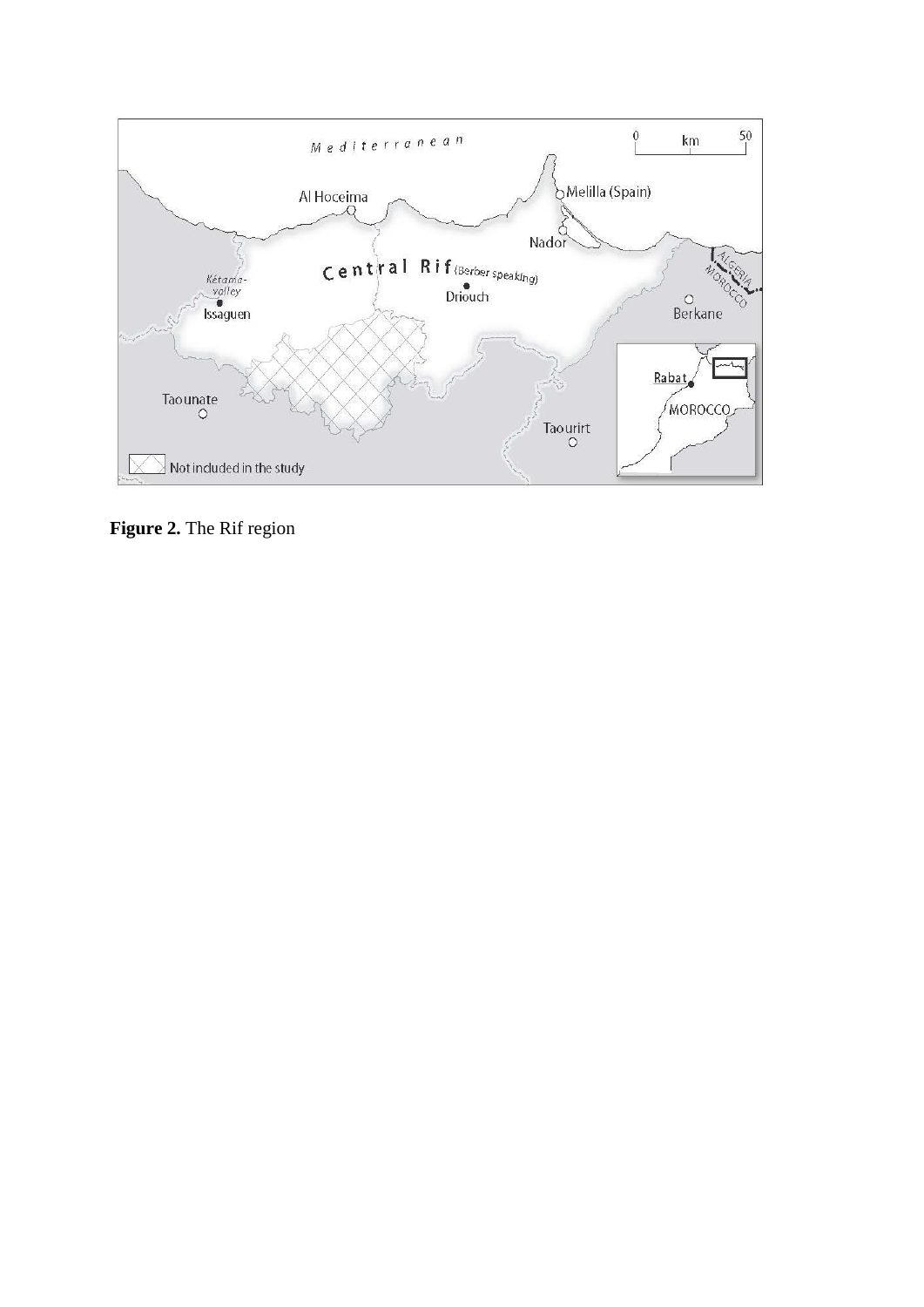| <b>radic 1.</b> Descriptive statistics, 19–29-year-old morocean men                                            |      |       |  |  |  |
|----------------------------------------------------------------------------------------------------------------|------|-------|--|--|--|
|                                                                                                                | %    | М     |  |  |  |
| Criminality                                                                                                    |      |       |  |  |  |
| Ever a suspect                                                                                                 | 50.5 |       |  |  |  |
| Descent, level of urbanisation                                                                                 |      |       |  |  |  |
| urban                                                                                                          | 29.7 |       |  |  |  |
| rural                                                                                                          | 68.2 |       |  |  |  |
| unknown                                                                                                        | 2.0  |       |  |  |  |
| Descent, region                                                                                                |      |       |  |  |  |
| Rif                                                                                                            | 44.8 |       |  |  |  |
| Al Hoceima                                                                                                     | 13.9 |       |  |  |  |
| Nador                                                                                                          | 30.8 |       |  |  |  |
| non-Rif                                                                                                        | 53.2 |       |  |  |  |
| unknown                                                                                                        | 2.0  |       |  |  |  |
| <b>Demographic characteristics</b>                                                                             |      |       |  |  |  |
| Age                                                                                                            |      | 19.75 |  |  |  |
| Household position                                                                                             |      |       |  |  |  |
| child or other member (not parent) of two-parent household                                                     | 52.7 |       |  |  |  |
| child or other member (not parent) in one-parent household                                                     | 14.0 |       |  |  |  |
|                                                                                                                | 17.5 |       |  |  |  |
| single person<br>married or cohabiting, childless                                                              | 4.0  |       |  |  |  |
|                                                                                                                |      |       |  |  |  |
| married or cohabiting, with children                                                                           | 1.1  |       |  |  |  |
| other <sup>a</sup>                                                                                             | 10.6 |       |  |  |  |
| Level or urbanisation of current place of residence                                                            |      |       |  |  |  |
| very high                                                                                                      | 53.2 |       |  |  |  |
| high                                                                                                           | 26.8 |       |  |  |  |
| moderate                                                                                                       | 14.0 |       |  |  |  |
| not very or not                                                                                                | 6.0  |       |  |  |  |
| unknown                                                                                                        | 0.1  |       |  |  |  |
| Generation                                                                                                     |      |       |  |  |  |
| 1                                                                                                              | 4.9  |       |  |  |  |
| 1.5                                                                                                            | 11.7 |       |  |  |  |
| $\overline{c}$                                                                                                 | 83.3 |       |  |  |  |
| Socio-economic status                                                                                          |      |       |  |  |  |
| <b>Educational level</b>                                                                                       |      |       |  |  |  |
| $low^b$                                                                                                        | 21.8 |       |  |  |  |
| medium <sup>c</sup>                                                                                            | 55.6 |       |  |  |  |
| high <sup>d</sup>                                                                                              | 17.3 |       |  |  |  |
| unknown                                                                                                        | 5.3  |       |  |  |  |
| Standardised disposable household income                                                                       |      |       |  |  |  |
| unknown                                                                                                        | 2.4  |       |  |  |  |
| $0-25%$ group                                                                                                  | 24.4 |       |  |  |  |
| 25-50% group                                                                                                   | 24.4 |       |  |  |  |
| 50-75% group                                                                                                   | 24.4 |       |  |  |  |
| 75-100% group                                                                                                  | 24.4 |       |  |  |  |
| Main source of income                                                                                          |      |       |  |  |  |
| paid job                                                                                                       | 25.2 |       |  |  |  |
| social benefit                                                                                                 | 7.7  |       |  |  |  |
| pupil/student                                                                                                  | 56.2 |       |  |  |  |
| other <sup>e</sup>                                                                                             | 10.9 |       |  |  |  |
| <sup>a</sup> single parents, persons in institutions and homes, and several other remaining groups             |      |       |  |  |  |
|                                                                                                                |      |       |  |  |  |
| primary school, preparatory middle-level vocational school, middle-level vocational school 1 and first half of |      |       |  |  |  |

#### **Table 1.** Descriptive statistics, 15–25-year-old Moroccan men

five- or six-year secondary school

 $^{\circ}$  middle-level vocational school 2–4 and second half of five- or six-year secondary school<br>d advanced vocational school, college, first-year university examination, Bachelor's, Master's and PhD<br> $^{\circ}$  persons with no alimony, allowances from parents or income from capital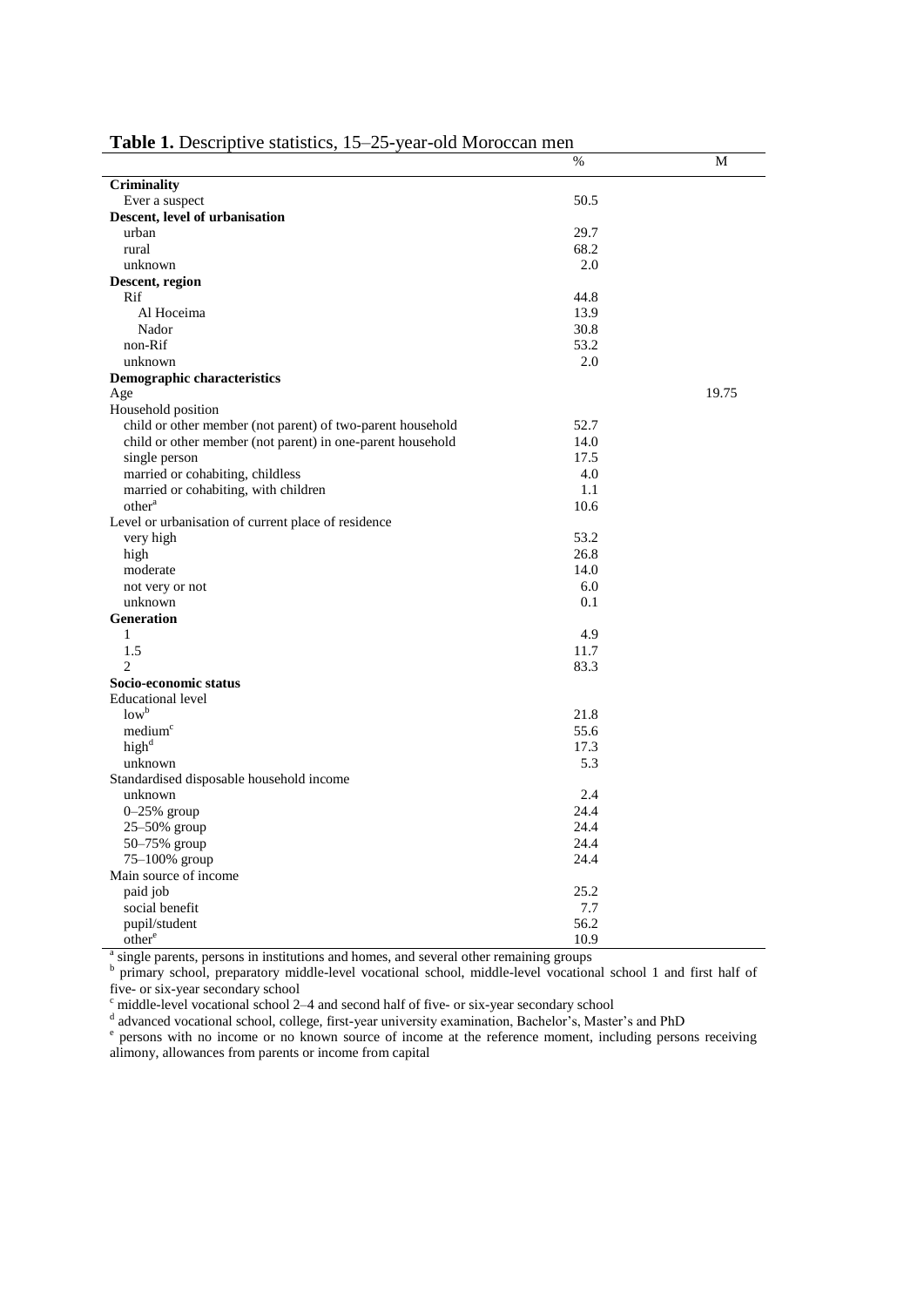| <u>MOIOCCAN MEN, <i>rurat versus urban background</i></u> |            |                |            |            |            |
|-----------------------------------------------------------|------------|----------------|------------|------------|------------|
| Model:                                                    |            | $\overline{2}$ | 3          | 4          | 5          |
| Descent (ref. urban)                                      |            |                |            |            |            |
| rural                                                     | $1.103***$ | 1.138***       | $1.137***$ | 1.072      | $1.101***$ |
| unknown                                                   | 0.970      | 0.901          | 0.901      | $0.326**$  | 0.879      |
| <b>Demographic characteristics</b>                        |            |                |            |            |            |
| Age (linear)                                              |            | $3.062***$     | $2.980***$ | 2.977***   | 3.812***   |
| Age square                                                |            | $0.975***$     | $0.976***$ | $0.976***$ | $0.972***$ |
| Household position (ref. child or other member            |            |                |            |            |            |
| (not parent) of two-parent household)                     |            |                |            |            |            |
| child or other member (not parent) in one-parent          |            | 1.298***       | 1.298***   | 1.297***   | $1.164***$ |
| household                                                 |            |                |            |            |            |
| single                                                    |            | $1.070*$       | $1.077*$   | $1.076*$   | 1.025      |
| married or cohabiting, childless                          |            | 1.020          | 1.025      | 1.028      | $1.141*$   |
| married or cohabiting, with children                      |            | 1.336**        | 1.339**    | $1.342**$  | 1.244      |
| other                                                     |            | 1.232***       | $1.224***$ | $1.222***$ | $1.243***$ |
| Level of urbanisation of current place of residence       |            |                |            |            |            |
| (ref. not very or not)                                    |            |                |            |            |            |
| very high                                                 |            | $0.833***$     | $0.844***$ | $0.845***$ | $0.870**$  |
| high                                                      |            | 0.889*         | $0.890*$   | $0.890*$   | $0.892*$   |
| moderate                                                  |            | $0.877*$       | $0.875*$   | $0.876*$   | $0.878*$   |
| unknown                                                   |            | 1.256          | 1.285      | 1.332      | $0.428*$   |
| <b>Generation</b> (ref. $1st$ )                           |            |                |            |            |            |
| 1.5                                                       |            |                | $1.574***$ | 1.487***   | 2.422***   |
| $\overline{c}$                                            |            |                | $1.597***$ | 1.496***   | $2.653***$ |
| <b>Generation * Descent</b>                               |            |                |            |            |            |
| $1.5*$ rural                                              |            |                |            | 1.050      |            |
| $2 * rural$                                               |            |                |            | 1.066      |            |
| $1.5*$ unknown                                            |            |                |            | 3.923**    |            |
| 2 * unknown                                               |            |                |            | 2.885*     |            |
| Socio-economic status                                     |            |                |            |            |            |
| Educational level (ref. high)                             |            |                |            |            |            |
| low                                                       |            |                |            |            | 5.669***   |
| medium                                                    |            |                |            |            | 3.336***   |
| unknown                                                   |            |                |            |            | 2.239***   |
| Standardised disposable household income (ref.            |            |                |            |            |            |
| 75-100% group)                                            |            |                |            |            |            |
| $0-25%$ group                                             |            |                |            |            | 1.738***   |
| 25-50% group                                              |            |                |            |            | 1.498***   |
| 50-75% group                                              |            |                |            |            | $1.180***$ |
| unknown                                                   |            |                |            |            | 2.719***   |
| Main source of income (ref. paid job)                     |            |                |            |            |            |
| social benefit                                            |            |                |            |            | $1.514***$ |
| pupil/student                                             |            |                |            |            | 0.935      |
| other                                                     |            |                |            |            | $2.441***$ |
| Nagelkerke R Square                                       | 0.001      | 0.071          | 0.074      | 0.074      | 0.192      |
| $444$ $0.001$ $44$<br>$0.01 - 4$<br>.002                  |            |                |            |            |            |

**Table 2.** Odds ratios for ever having been suspected of a criminal offence, 15–25-year-old Moroccan men, *rural versus urban background*

\*\*\* *p* < 0.001; \*\* *p* < 0.01; \* *p* < 0.05